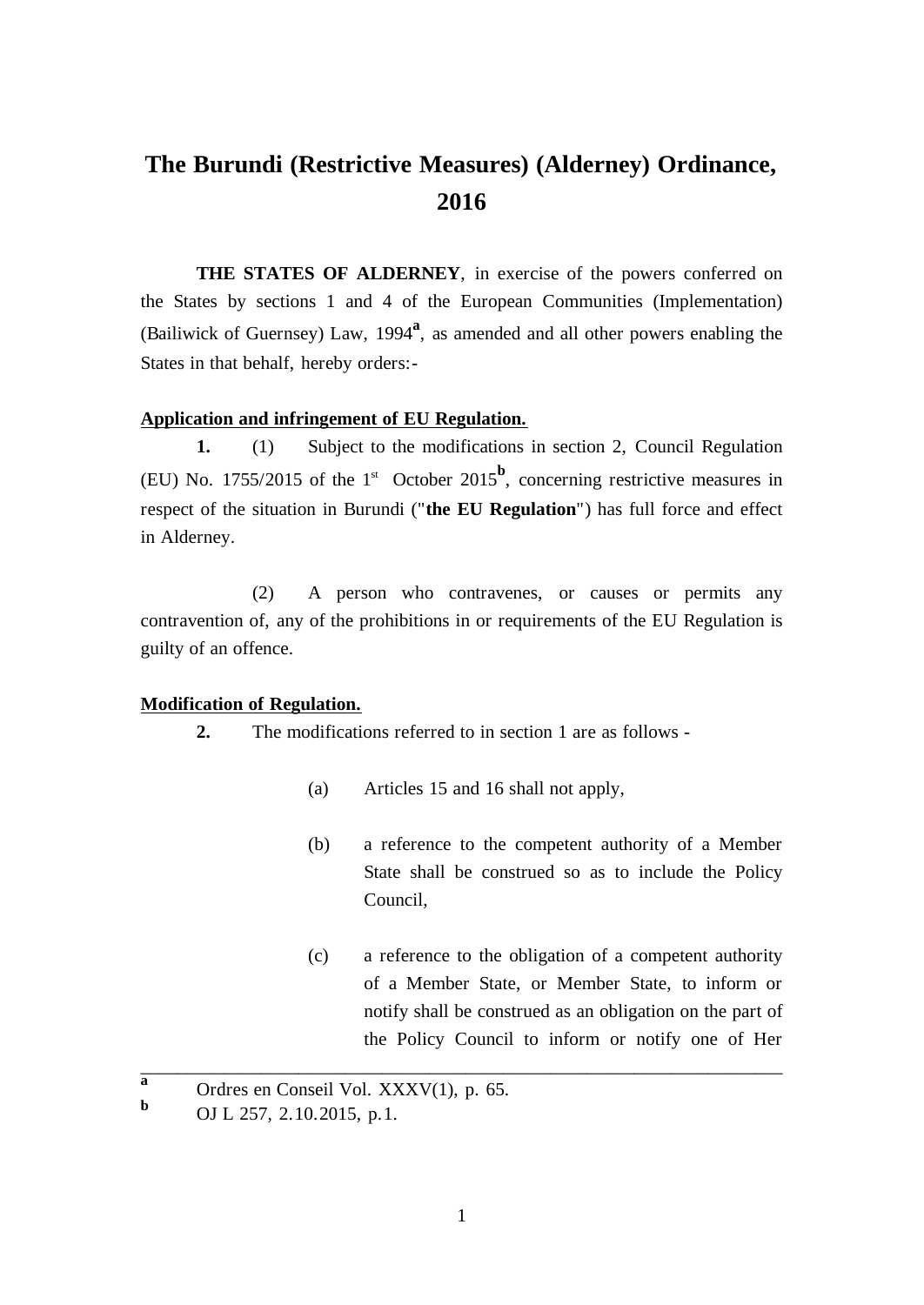Majesty's Principal Secretaries of State,

- (d) a reference to the obligation of any natural or legal person, entity or body to transmit information to the Commission shall be construed as an obligation to transmit such information to the Policy Council,
- (e) a reference to a Member State shall be construed so as to include Alderney,
- (f) a reference to the Union shall be construed so as to include Alderney,
- (g) a reference to a vessel under the jurisdiction of a Member State shall be construed so as to include a Guernsey ship and a Guernsey fishing vessel,
- (h) a reference to an aircraft under the jurisdiction of a Member State shall be construed so as to include an aircraft registered on the Register of Aircraft established under the Aviation Registry (Guernsey) Law, 2013**<sup>c</sup>** ,
- (i) a reference to the territory of the Union and its airspace shall be construed so as to include Alderney, its airspace and the territorial waters adjacent thereto, and
- (j) the inclusion of any natural or legal person, entity or body in the list provided for by Article 2 of the EU Regulation shall be subject to any annulment of the EU Regulation in its application to that person, entity or body by the Court of Justice of the European Union and having effect in the European Union for the time

**c** Order in Council No. XIII of 2013; Ordinance No. XI of 2014.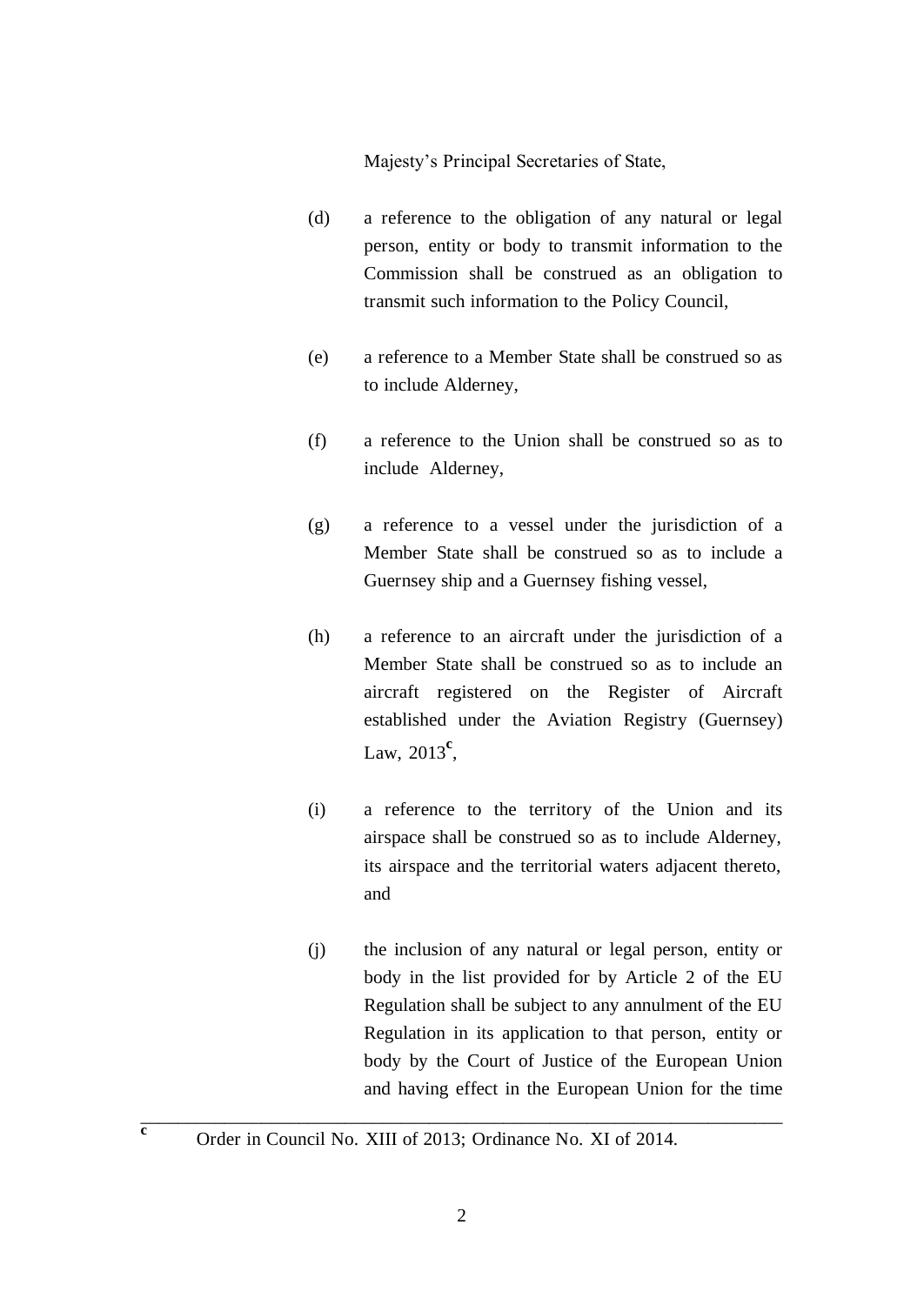#### being.

# **Appeals against decisions of Policy Council.**

**3.** (1) A person aggrieved by a decision of the Policy Council made under the EU Regulation may appeal to the Ordinary Court against that decision on the grounds that -

- (a) the decision was ultra vires or there was some other error of law,
- (b) the decision was unreasonable,
- (c) the decision was made in bad faith,
- (d) there was a lack of proportionality, or
- (e) there was a material error as to the facts or as to the procedure.
- (2) An appeal under this section shall be instituted
	- (a) within a period of 28 days immediately following the date of the decision of the Policy Council (or such other period as the Ordinary Court may in any particular case direct), and
	- (b) by summons served on the Chief Minister stating the grounds and material facts on which the appellant relies.

(3) The Chief Minister may, where an appeal under this section has been instituted, apply to the Ordinary Court, by summons served on the appellant, for an order that the appeal shall be dismissed for want of prosecution; and, on hearing the application, the Court may -

(a) dismiss the appeal or dismiss the Chief Minister' s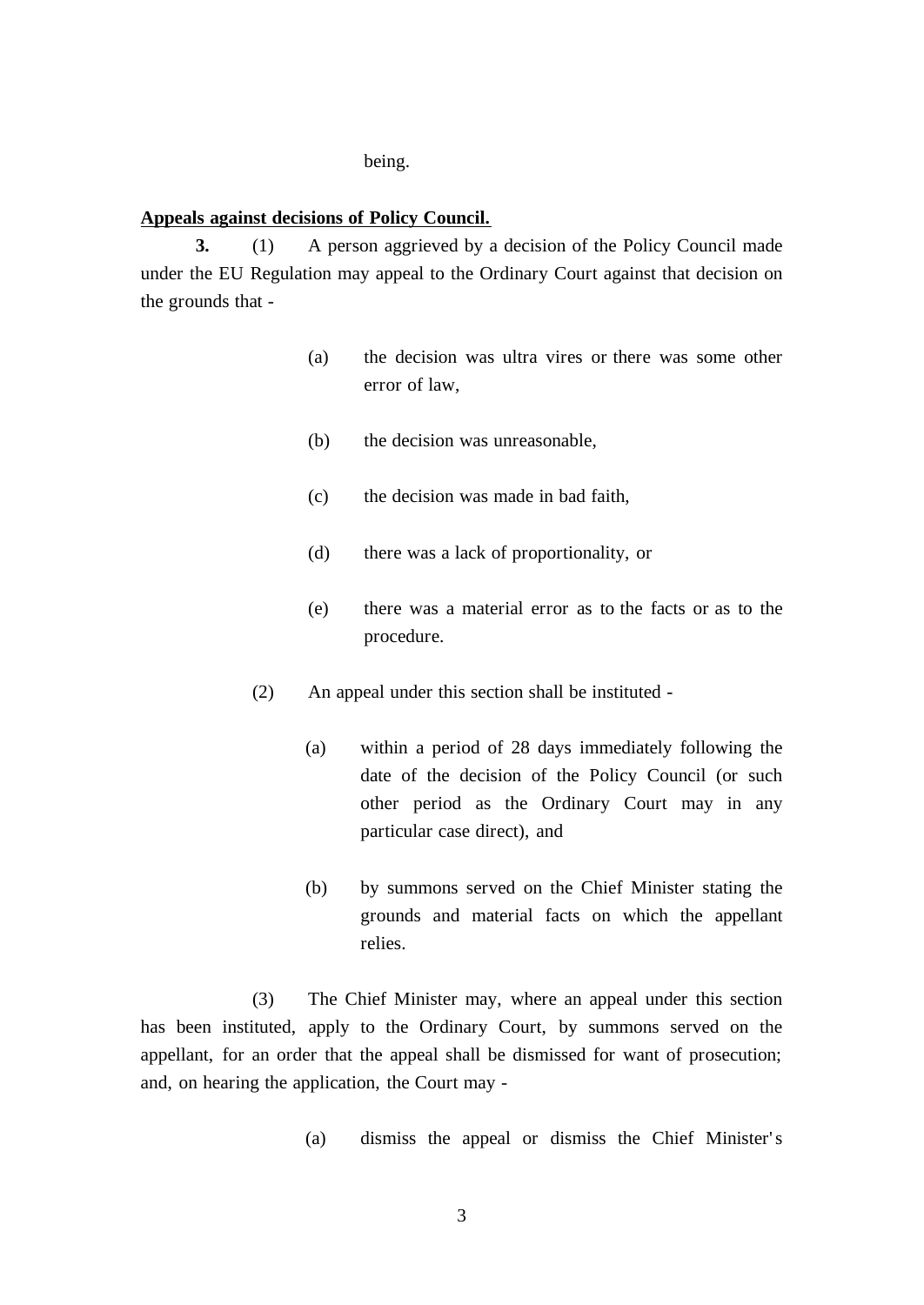application (in either case on such terms and conditions as the Court may direct), or

(b) make such other order as the Court considers just,

and the provisions of this subsection are without prejudice to the inherent powers of the Royal Court or to the provisions of rule 52(3) of the Royal Court Civil Rules, 2007**<sup>d</sup>** .

- (4) On an appeal under this section the Ordinary Court may
	- (a) set the decision of the Policy Council aside and, if the Court considers it appropriate to do so, remit the matter to the Policy Council with such directions as the Court thinks fit, or
	- (b) confirm the decision, in whole or in part.

(5) On an appeal under this section the Ordinary Court may, upon the application of the appellant, and on such terms as the Court thinks just, suspend or modify the operation of the decision in question, pending the determination of the appeal.

(6) An appeal from a decision of the Ordinary Court made on an appeal under this section lies, with leave of the Ordinary Court or Court of Appeal, to the Court of Appeal on a question of law.

(7) Section 21 of the Court of Appeal (Guernsey) Law, 1961**<sup>e</sup>** ("powers of a single judge") applies to the powers of the Court of Appeal to give leave to appeal under subsection (6) as it applies to the powers of the Court of Appeal to give leave to appeal under Part II of that Law.

 $\frac{d}{d}$  O.R.C. No. IV of 2007; amended by No. II of 2008.

**<sup>e</sup>** Ordres en Conseil Vol. XVIII, p. 315; there are amendments not material to this Ordinance.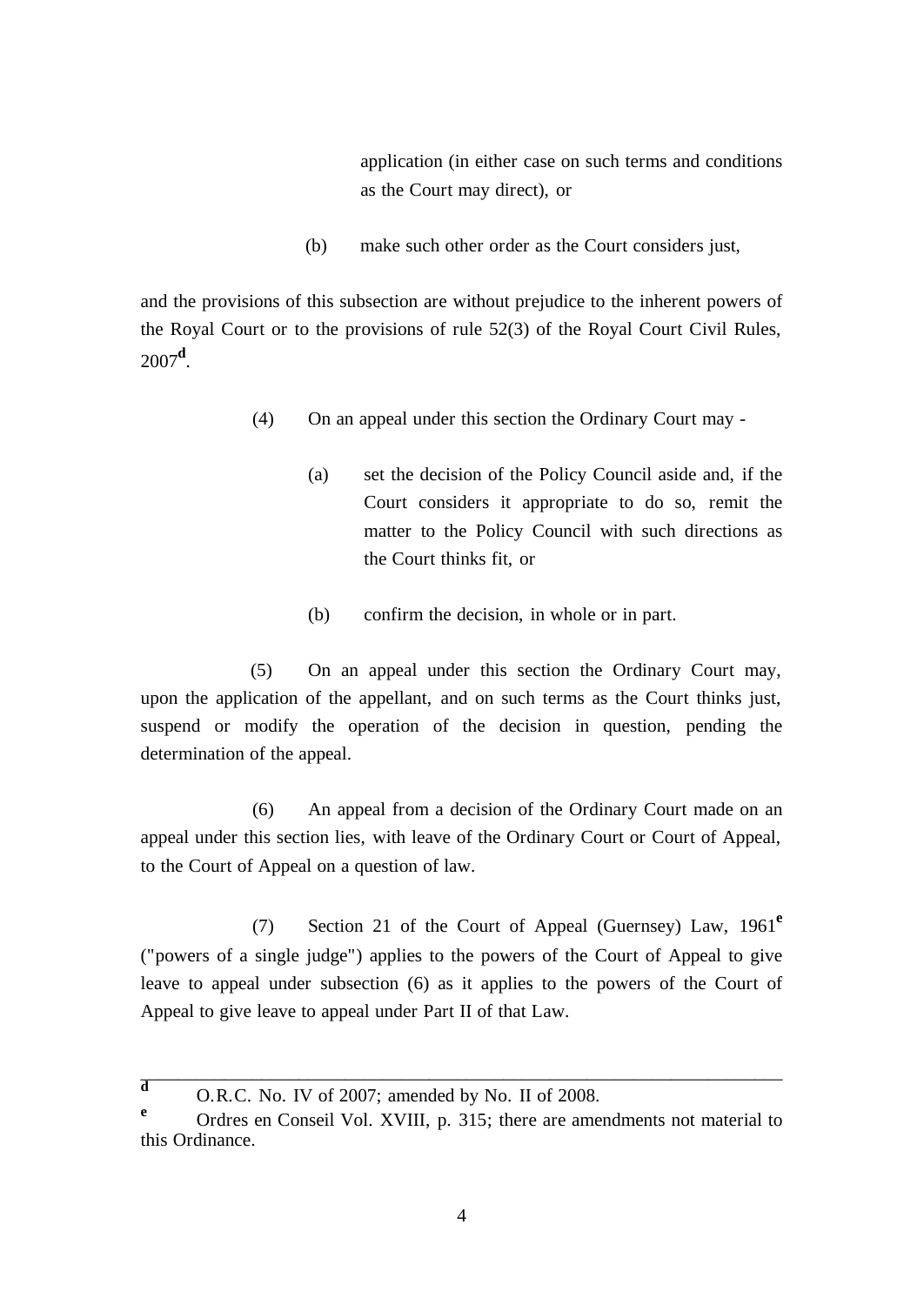# **Powers to obtain information.**

**4.** The Schedule has effect in order to facilitate the obtaining, by or on behalf of the Policy Council, of information and documents for the purpose of ensuring compliance with the EU Regulation.

#### **Failure to provide information or to co-operate.**

**5.** A person who, without reasonable excuse, fails to comply with any obligation to provide information to or co-operate with the Policy Council in the exercise of any power to request or demand the provision of information, or the cooperation of any person, under any article of the EU Regulation is guilty of an offence.

### **Furnishing of false information etc.**

**6.** A person who in purported compliance with any article of the EU Regulation intentionally furnishes any false information, document or explanation, or recklessly furnishes any information, document or explanation which is false, is guilty of an offence.

#### **Penalties and proceedings.**

**7.** (1) A person guilty of an offence under -

- (a) section  $1(2)$ , 5 or 6, or
- (b) paragraph 2(b) or (c) of the Schedule,

is liable -

- (i) on conviction on indictment, to imprisonment for a term not exceeding two years, to a fine, or to both,
- (ii) on summary conviction, to imprisonment for a term not exceeding three months, to a fine not exceeding level 5 on the uniform scale, or to both.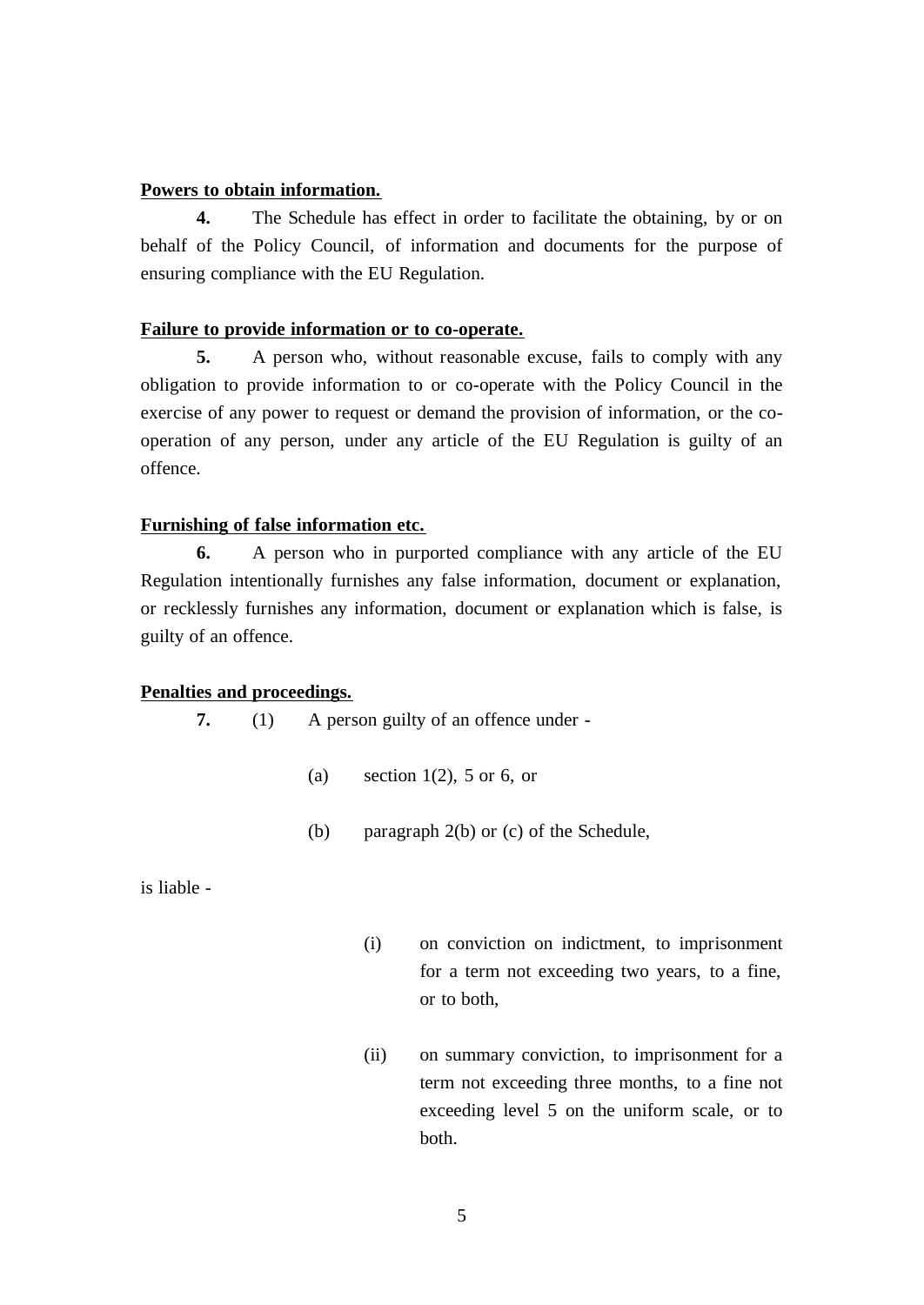(2) A person guilty of an offence under paragraph 2(a) or 3(2) of the Schedule is liable on summary conviction to imprisonment for a term not exceeding three months, to a fine not exceeding level 5 on the uniform scale, or to both.

## **Offences by legal persons and unincorporated bodies.**

**8**. (1) Where a legal person is guilty of an offence under this Ordinance, and the offence is proved to have been committed with the consent or connivance of, or to be attributable to any neglect on the part of, any director, manager, secretary or other similar officer, or any foundation official, of the legal person, or any person purporting to act in any such capacity, he as well as the legal person is guilty of the offence and may be proceeded against and punished accordingly.

(2) Where the affairs of a legal person are managed by its members, subsection (1) applies in relation to the acts and defaults of a member in connection with his functions of management as if he were a director of the legal person.

(3) Where an offence under this Ordinance is committed by an unincorporated body and is proved to have been committed with the consent or connivance of, or to be attributable to any neglect on the part of -

- (a) in the case of a partnership, any partner,
- (b) in the case of any other unincorporated body, any officer of that body who is bound to fulfil any duty whereof the offence is a breach or, if there is no such officer, any member of the committee or other similar governing body, or
- (c) any person purporting to act in any capacity described in paragraph (a) or (b),

that person as well as the unincorporated body is guilty of the offence and may be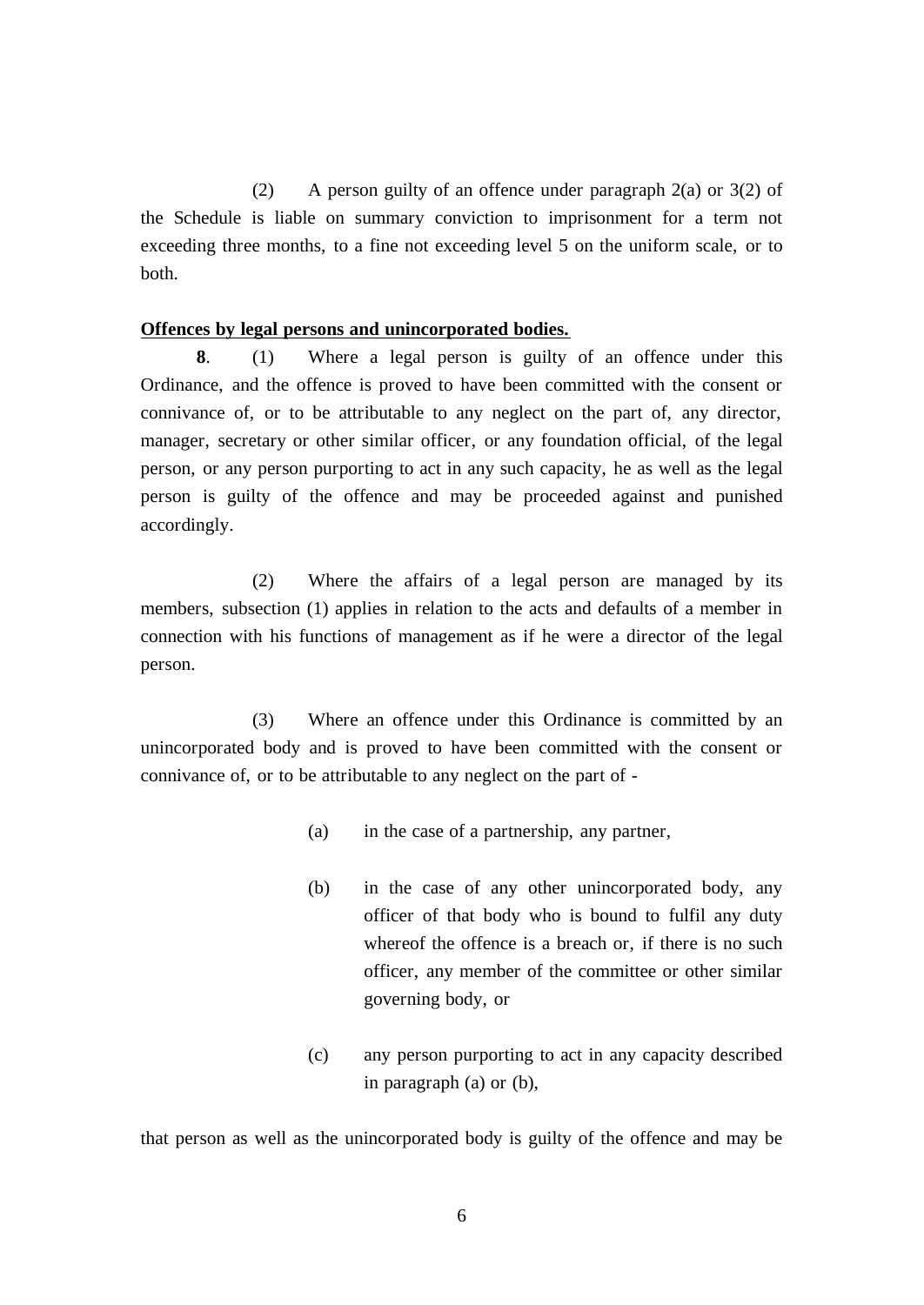proceeded against and punished accordingly.

(4) Where an offence under this Ordinance is alleged to have been committed by an unincorporated body, proceedings for the offence shall be brought in the name of that body and not in the name of any of its members.

(5) A fine imposed on an unincorporated body on its conviction of an offence under this Ordinance shall be paid from the funds of that body.

#### **Certain provisions of Customs and Excise Law applicable.**

**9.** (1) Section 55 of the Customs and Excise (General Provisions) (Bailiwick of Guernsey) Law, 1972 applies to the detention of a person for an offence under section 1 as it applies to the detention of a person for an offence under the customs Laws or excise Laws.

(2) Sections 61 to 65 of the Customs and Excise (General Provisions) (Bailiwick of Guernsey) Law, 1972 apply in relation to offences, fines, penalties and proceedings for offences under this Ordinance as they apply to offences, fines, penalties and proceedings for offences under the customs Laws or excise Laws.

## **Interpretation.**

**10.** (1) In this Ordinance, except where the context requires otherwise -

"**advocate**" means an advocate of the Royal Court of Guernsey,

"**Bailiff**" includes the Bailiff, the Deputy Bailiff, a Lieutenant Bailiff, a Juge-Délégué and a Judge of the Royal Court,

"**contravention**" includes failure to comply, and cognate expressions shall be construed accordingly,

"**Court of Appeal**" means the court established by the Court of Appeal (Guernsey) Law, 1961,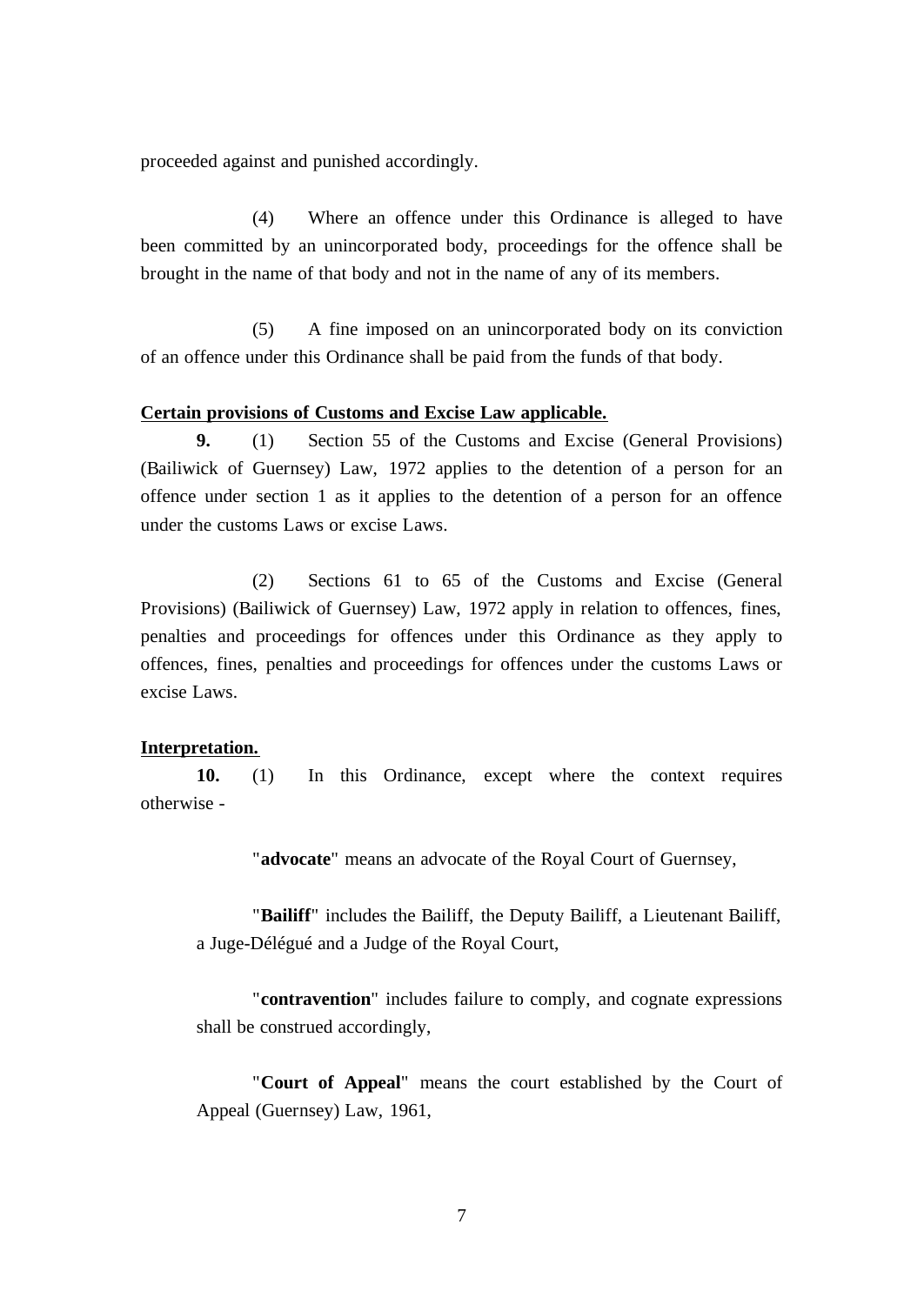"**customs Laws**" and "**excise Laws**" mean those provisions of the Customs and Excise (General Provisions) (Bailiwick of Guernsey) Law, 1972 and any other enactment for the time being in force relating to customs or, as the case may be, excise,

"**enactment**" includes a Law, an Ordinance and any subordinate legislation,

"**EU Regulation**" has the meaning given by section 1,

"**foundation official**" has the same meaning as it does under the Foundations (Guernsey) Law, 2012**<sup>f</sup>** ,

"**Guernsey fishing vessel**" and "**Guernsey ship**" have the meanings given by section 294(1) of the Merchant Shipping (Bailiwick of Guernsey) Law, 2002**<sup>g</sup>** ,

"**Judge of the Royal Court**" means the office of that name established by section 1 of the Royal Court (Reform) (Guernsey) Law, 2008**<sup>h</sup>** ,

"**Ordinary Court**" means the Royal Court of Guernsey sitting as an Ordinary Court which, for the purposes of this Ordinance, may be validly constituted by the Bailiff sitting alone,

"**Policy Council**" means the States of Guernsey Policy Council,

"**subordinate legislation**" means any regulation, rule, order, rule of court, resolution, scheme, byelaw or other instrument made under any statutory, customary or inherent power and having legislative effect, but

**f** Order in Council No. I of 2013.

**g** Ordres en Conseil Vol. XLIV(2), p. 1; Orders in Council No. XIII of 2010 and No. VIII of 2015; Recueil d' Ordonnances Tome XXIX, p. 406; Tome XXXIII, p. 624; Ordinance No. LIV of 2012.

**<sup>h</sup>** Order in Council No. XXII of 2008.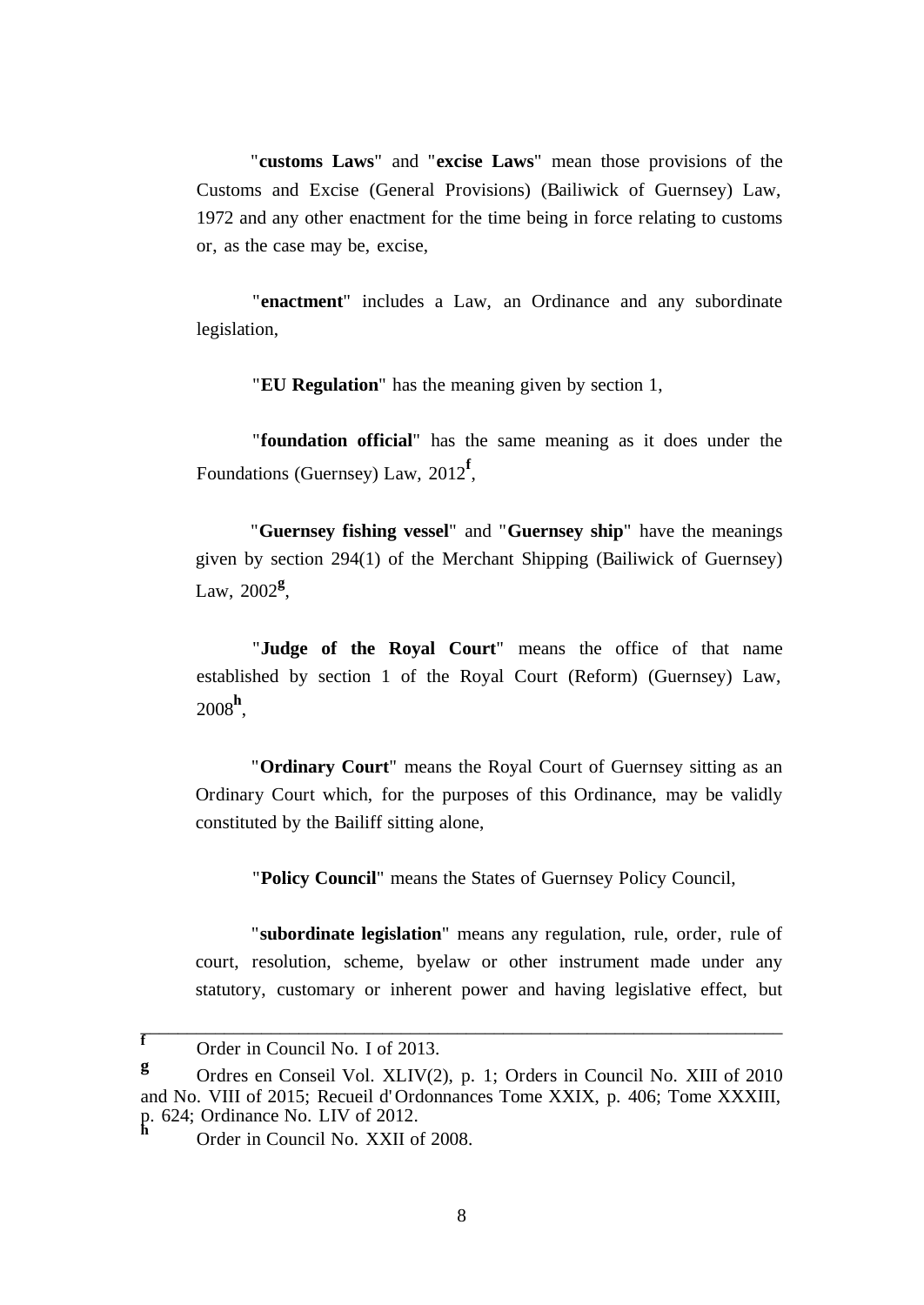does not include an Ordinance, and

"**uniform scale of fines**" means the scale of fines from time to time in force under the Uniform Scale of Fines (Alderney) Law, 1989**<sup>i</sup>** ,

and other terms used in this Ordinance and the EU Regulation shall have the same meaning as in the EU Regulation.

(2) The provisions of the Interpretation (Guernsey) Law, 1948**<sup>j</sup>** shall apply to the interpretation of this Ordinance.

(3) A reference in this Ordinance to an enactment or to the EU Regulation is a reference thereto as from time to time amended, repealed and reenacted (with or without modification), extended or applied.

# **Citation.**

**11.** This Ordinance may be cited as the Burundi (Restrictive Measures) (Alderney) Ordinance, 2016.

# **Commencement.**

12. This Ordinance shall come into force on the 13<sup>th</sup> January, 2016.

**i** Ordres en Conseil Vol. XXXI, p. 306.

**<sup>j</sup>** Ordres en Conseil Vol. XIII, p. 355.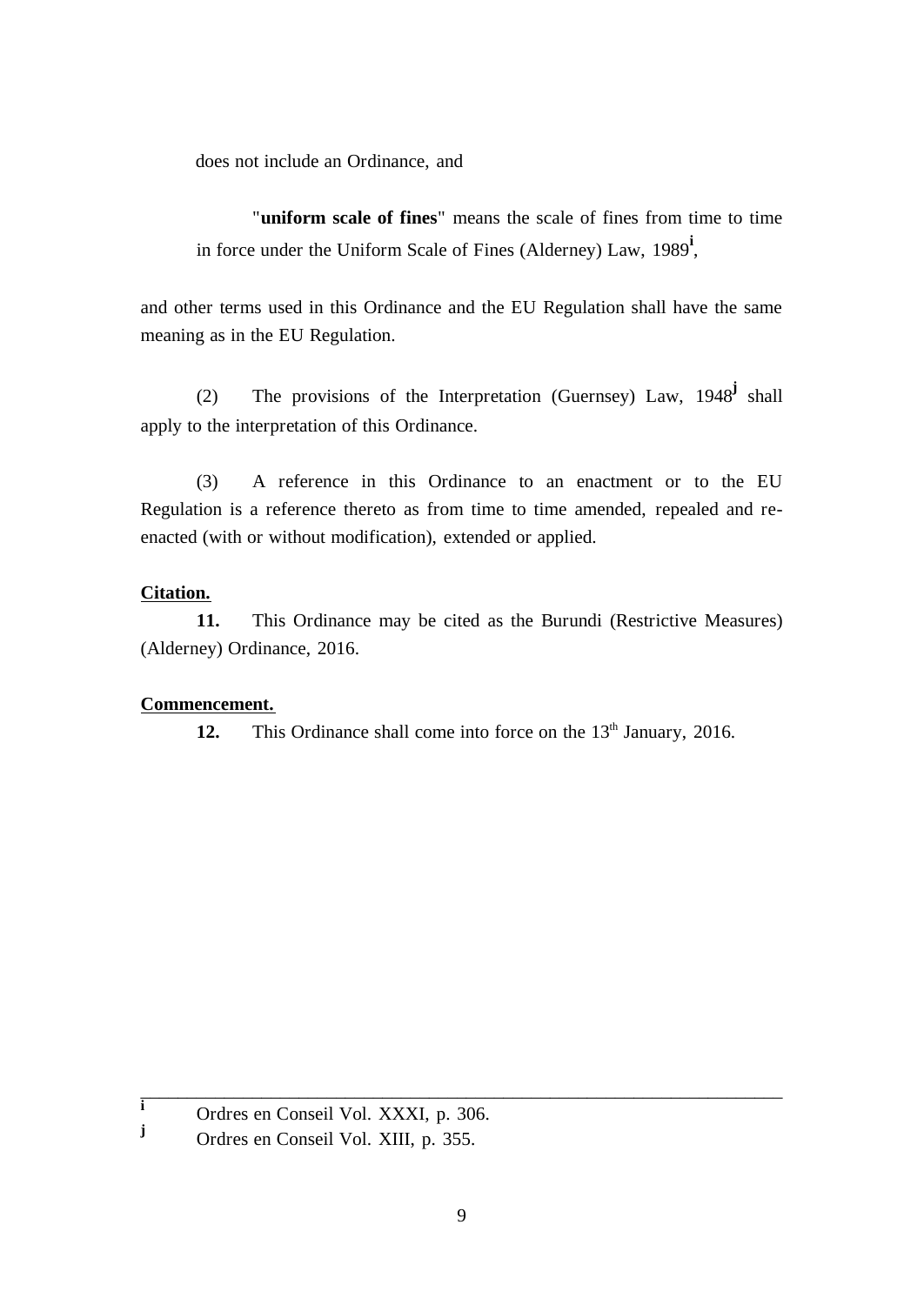# **SCHEDULE**

#### INFORMATION

**1.** (1) The Policy Council (or any person authorised by it for that purpose either generally or in a particular case) may request any person to furnish or produce to it (or, as the case may be, to that authorised person) such information and documents in his possession or control as the Policy Council (or, as the case may be, that authorised person) may require for the purpose of ensuring compliance with the EU Regulation; and a person to whom such a request is made shall comply with it within such time and in such manner as may be specified in the request.

(2) No obligation of secrecy or confidence or other restriction on the disclosure of information to which any person may be subject, whether arising by statute, contract or otherwise, is contravened by reason of the disclosure by that person or by any of his officers, servants or agents of any information or document in compliance with this Schedule.

(3) Nothing in this Schedule compels the production by an advocate or other legal adviser of a communication subject to legal professional privilege; but an advocate or other legal adviser may be required to give the name and address of any client.

(4) Where a person is convicted of an offence under this Schedule of failing to furnish any information or produce any document, the court may make an order requiring him, within such period as may be specified in the order, to furnish the information or produce the document.

(5) The power conferred by this paragraph to request any person to produce documents shall include power to take copies of or extracts from any document so produced and to request that person or, where that person is a legal person, any other person who is a present or past officer of, or is employed by, the legal person, to provide an explanation of any such document.

**2.** A person who -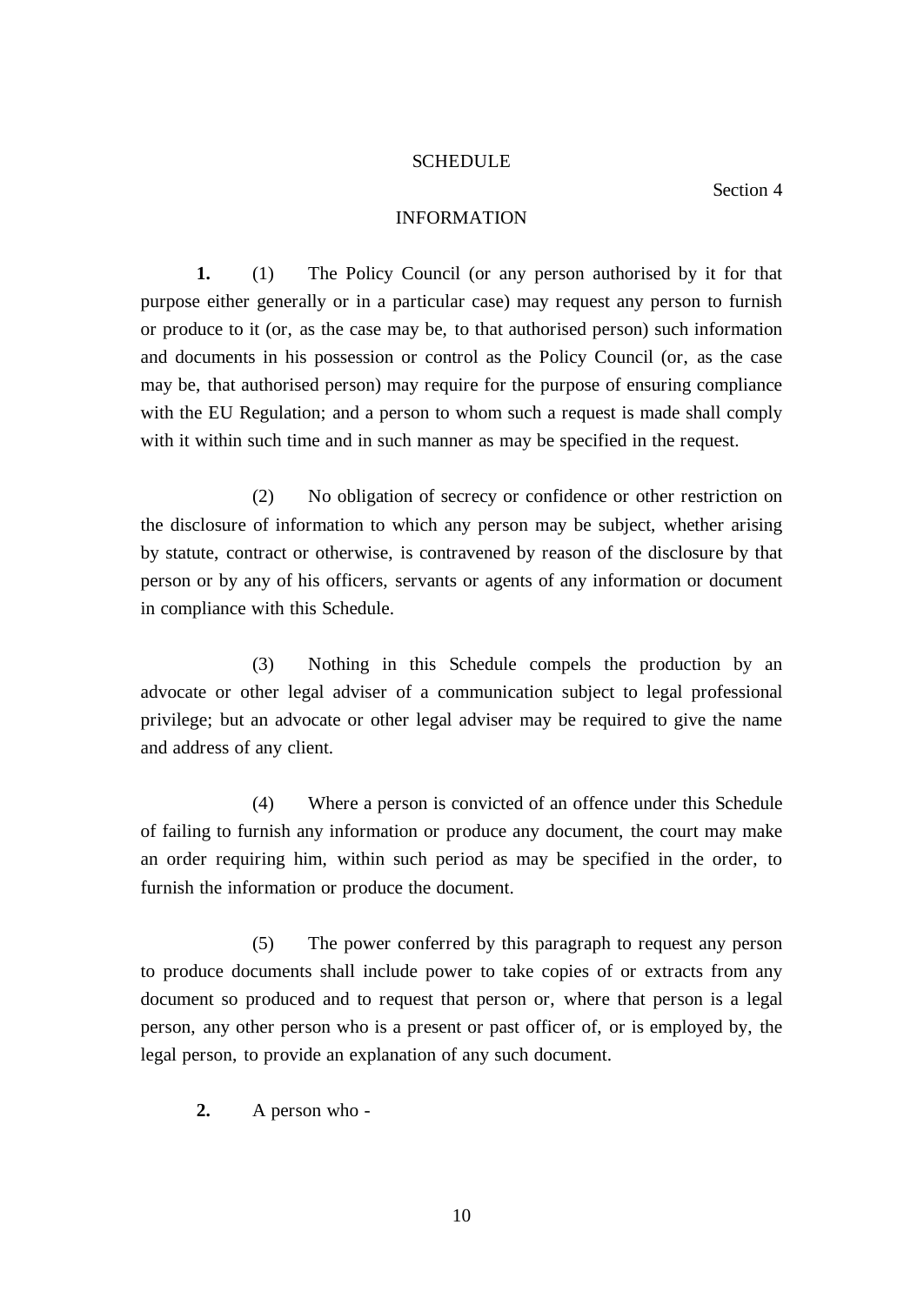- (a) without reasonable excuse, refuses or fails within the time and in the manner specified (or, if no time is specified, within a reasonable time) to comply with a request made under this Schedule,
- (b) intentionally furnishes any false information, document or explanation, or recklessly furnishes any information, document or explanation which is false, to any person exercising his powers under this Schedule, or
- (c) with intent to evade the provisions of this Schedule, destroys, mutilates, defaces, tampers with, falsifies, secretes, removes or otherwise disposes of any document,

is guilty of an offence.

**3.** (1) No information furnished or document produced (including any copy or extract made of any document produced) by any person in pursuance of a request or order made under this Schedule shall be disclosed except -

- (a) with the consent of the person by whom the information was furnished or the document was produced: provided that a person who has obtained information or is in possession of a document only in his capacity as servant or agent of another person may not give consent for the purposes of this item but such consent may instead be given by any person who is entitled to that information or to possession of that document in his own right,
- (b) to any person who would have been empowered under this Schedule to request that it be furnished or produced or any person holding or acting in any office under or in the service of the Crown in right of